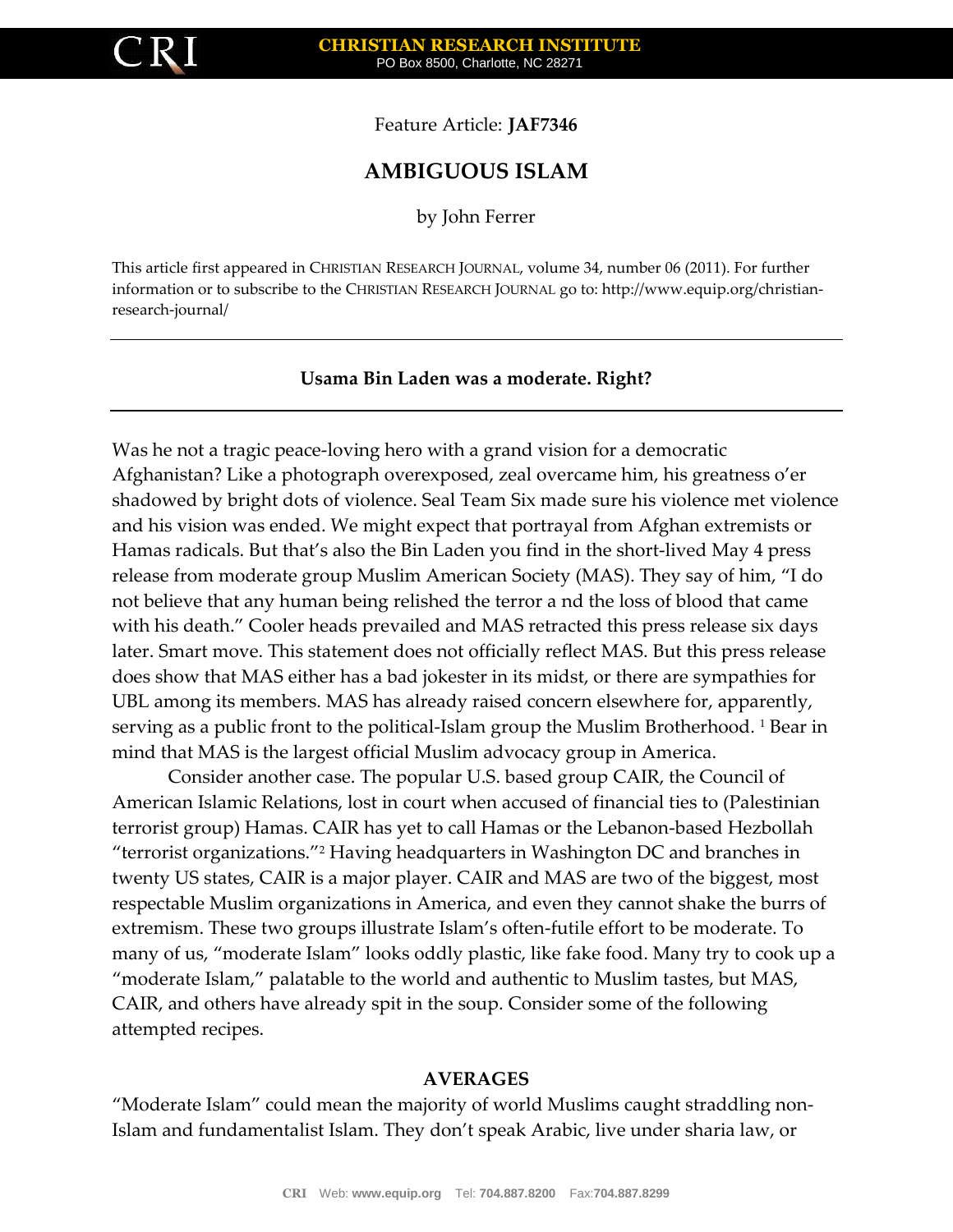promote religious violence.<sup>3</sup> Otherwise they may be poster-children for Islam. This is moderation by averages.

The problem with this definition is that if a person qualifies as Muslim, his religion must qualify as Islam. But Islam isn't defined by how some Muslims happen to act, but by texts, traditions, and Muhammad's example. The Islamic world could stray from orthodox Islam and yet there would remain, in texts and traditions, a way to tell Islam from imitations. A self-proclaimed Muslim may claim nonviolence, but claims count little if he's also a "hardened secular" (i.e., Tarek Fatah).<sup>4</sup> Unless one's religion is Islam, he hardly counts for moderate Islam.

#### **NONVIOLENCE**

Others aren't "average," they just reject violence while supporting most everything else of radical Islam. These questionable "moderates" may advocate worldwide Muslim expansion so long as it's nonmilitant; forcing nations into sharia law, so long as it's nonmilitant; and attacking Judeo-Christian influence in the western world, so long as it's nonmilitant.

However, people may be peaceable themselves, but dangerous in other ways. They may justify Islam's bloody history of militant expansionism. They may support Sharia law, anti-Semitism, or suppression of women. This sense of "moderate" isn't helpful. Such "moderates" stretch the term beyond credulity.

Equally guilty are those who stoke and those who light the flames. One supposed bridge builder, Muslim Abid Ullah Jan, swears off Islamic violence in one turn, but in the next employs the same rhetoric typical of jihadists. He says Islam was not behind the 2006 terrorist plots in Toronto and London and then proceeds to list (purported) beliefs he shares with terrorists: "9/11 was an inside job" and "[George W.] Bush and [Tony] Blair are neck deep in the blood of innocent Muslims"; Israel is an "illegitimate racist state"; "the present world order is unjust"; "aggression and oppression" such as American "colonial fascism…should be resisted"; and "Muslims…should struggle to live by Islam, free from colonial interference."<sup>5</sup> He does reject murdering "innocent civilians."<sup>6</sup> But in distributing guilt so broadly, no innocents remain. Now, I'm not attempting to justify the present world order, and Jan does well in saying it's wrong to murder innocent civilians, but his words serve to enflame and aggravate while he indicts all of America and all of Israel as guilty. Does that justify the murder of Americans and Jews? The silence is deafening.<sup>7</sup>

Jan's "moderation" is more dangerous than helpful. He translates "jihadism" into "freedom fighting" and "the American way" into "terrorism." Yes, he rebukes violence against "innocent civilians," but American military aren't civilians, so they can be killed justifiably, whether or not they are on duty. American causes, by his thought, are borne out of oppressive colonialism, so American causes deserve violent opposition. Jan goes farther than modest critique, stretching his anti-Americanism to cover most every American cause that can be named. His "moderate" positioning dissolves to nothing. Jan's rhetoric is dangerously immodest and hardly "moderate." Relabeled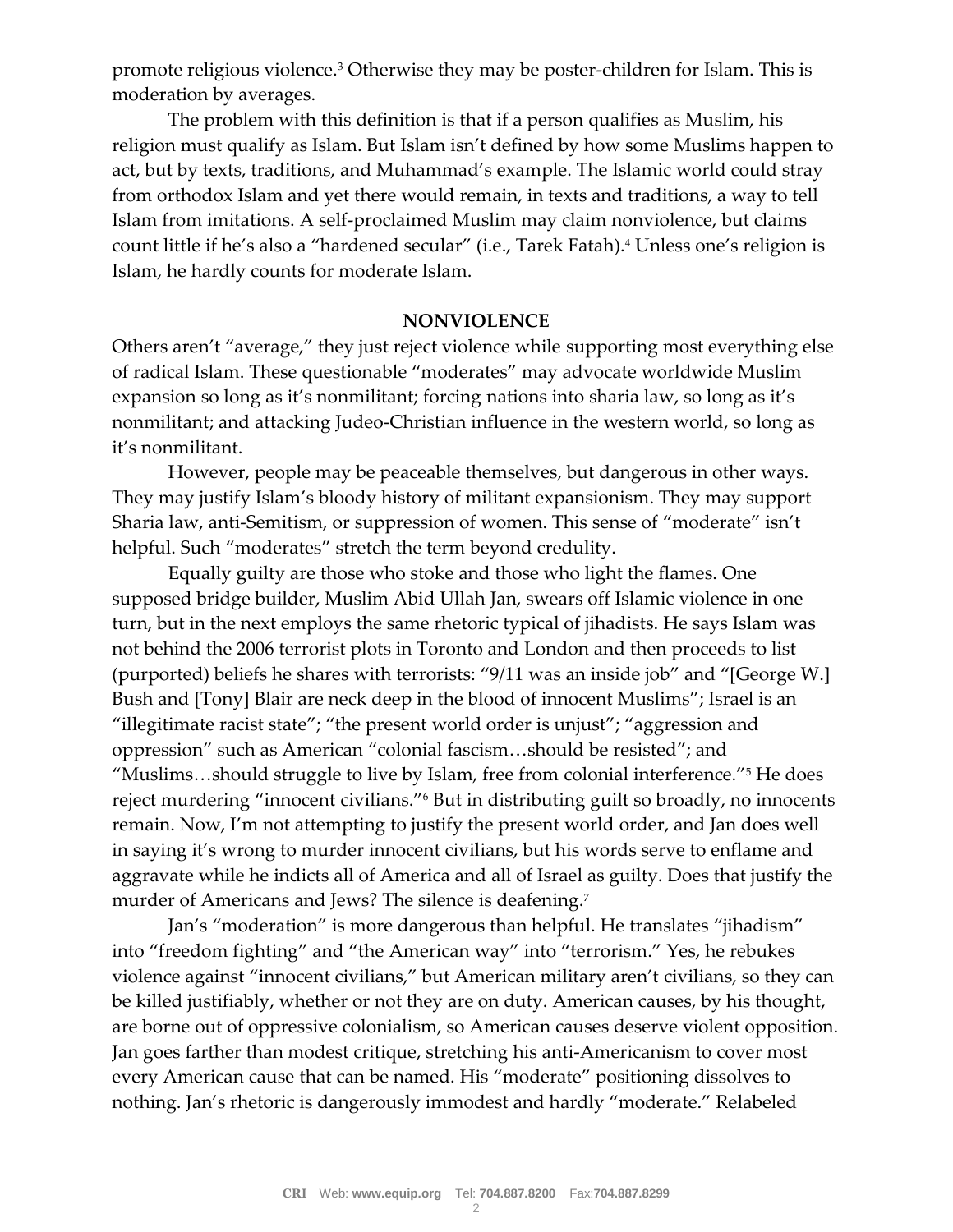dynamite is no less explosive. If Jan does not want to start more fires, he should speak with more light and less heat.

#### **MODERATELY MUSLIM**

Still others see "moderate" as a compromise, like "halfhearted" or "nominal." Turkey's prime minister, Erdogan, explains, "The term 'Moderate Islam' is ugly and offensive; There is no moderate Islam; Islam is Islam."<sup>8</sup>

Despite objections, the lingo has stuck. The public has appropriated the term. Plus, Erdogan is arguably Islamist himself (depending on one's definition), representing a far more fundamentalist and Islamocentric Turkey than the prior (modern) heritage of Ataturk.<sup>9</sup> "Moderate" may be offensive to him, but apt for other Muslims who distrust Hamas more than he does or who prefer the "old" Turkey.

While some take offense at the term, perhaps it need not offend. "Moderate" is relative to whatever it divides. It need not divide committed Muslims from noncommitted Muslims. A Muslim may be committed and willing to die for the faith but would never kill for the faith. One may be extreme about learning Arabic but moderate about sharia or jihad. The elephant in the living room is not "extremely faithful" or "extremely peaceful." The elephant is terrorism; that's the extreme.

# **IS "MODERATE" ISLAM REAL?**

Admitting the elephant in the living room, and that it's wearing a bomb vest, it's evident we probably wouldn't be debating this phrase if not for jihadism. At minimum, "moderate" means peaceable, broadly nonviolent in word and deed. This person opposes forced conversion and militant expansion, and allows violence only for selfdefense or for police and military. Still, we must ask, Is "Moderate Islam" a Muslim category or is it more diplomacy obscuring danger with thin veneers of misinformation?<sup>10</sup> Scholarly talk persists, often to legitimize "moderate" Islam, but rarely does it drown out the militant minority that has hijacked the conversation.

Surely the extremists aren't *all* of Islam; that's evident. But they are *some* of Islam. So the suspicion remains. Perhaps the "moderate" category is a foreign intrusion, not a native distinction. Even with the important contributions of Islam in world culture, those would seem to be the attractive face splattered in blood after centuries of violence.<sup>11</sup> Were such violence a medieval memory, this question would be outdated. But hostilities are hot. The search for a moderate Islam is as important as ever.

Scholars such as Muqtedar Khan (*Debating Moderate Islam*) and Daniel Pipes (*Militant Islam Reaches America*) say moderate Islam is possible, and Islam can trade its masked militancy for enlightened lenses. Zuhdi Jasser (the film *Third Jihad*), a Muslim, actively campaigns against jihadism. Yet others, such as Wafa Sultan (*A God Who Heals*) and Ayaan Hirsi Ali (*Infidel* and *Submission*), living under threat of death for leaving Islam, argue that Islam is fundamentally violent, peaceable only in its compromised forms. While it's true that at least one (small, lonely, but encouraging) Muslim organization openly rebukes jihadism (Free Muslim Coalition<sup>12</sup>). Islam does not seem reformed enough in width or depth to escape that reputation. Whatever innovations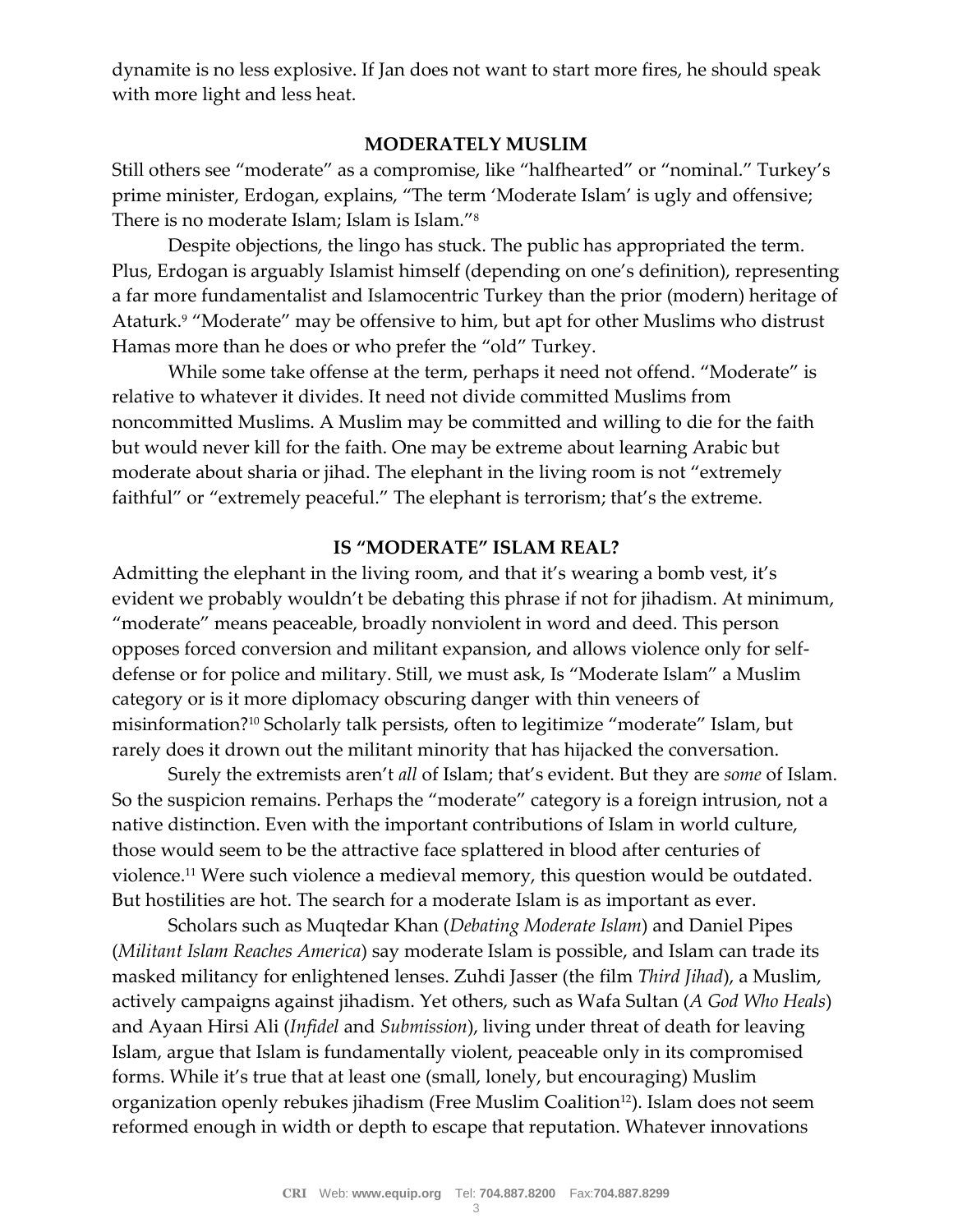Islam has had, a dogged contingency of fundamentalist militant Islam persists, linking it back to terrorism.

## **IS MILITANCY HERETICAL?**

Were that militancy a baseless offshoot then we could slough it off as cult aberrationlike Christianity rejecting Mormon polygamy. That practice does not fall within historic Christianity.

But jihad is Islamic. It is an Arabic term with a well-known dual meaning of greater jihad (inner struggle of self-discipline) and lower jihad (militancy against former and non-Muslims). Its roots run deep in the Qur'an and Hadith.<sup>13</sup> Historically there's a rich tradition of Islam spreading the faith coercively in threats and warfare. Today, numerous bomb attempts and hijackings often begin with shouts of "*Allahu Akbar*." Border violence, like in Chechnya, is often jihadist. Iran's aggression is hardly a secret. Militancy in Al Qaeda and the Muslim Brotherhood in Egypt, Syria, and Libya is well known. The newly reopened Gaza Strip promises anti-Israel violence. Pakistan arose from violent Islamic independence movements. Nigeria is torn over sharia courts. Recent riots in France were by largely disenfranchised Muslim youth who saw France's ban on head wraps as "just cause" for violence (see Surah 17:33).

These scenes on the world stage are diplomatic nightmares and to even begin understanding them, we must understand the doctrine of jihad. Islam traditionally teaches (1) land claims by Islam cannot be revoked;<sup>14</sup> (2) Islam will spread and conquer the world;<sup>15</sup> and (3) God uses His followers to advance His kingdom through warfare.<sup>16</sup>

#### **POINTING FINGERS**

One may try to justify immoderate violence as the backlash from American or colonial abuses. But Islam is older than these. Abu Ghraib, Guantanamo Bay, Operation Desert Storm, Operation Iraqi Freedom, Operation Enduring Freedom (Afghanistan)—these are historical newborns. Islam was violently engaged with its neighbors before Columbus set sail and many centuries before modern Israel was formed. Jihadist roots are centuries deep before the Declaration of Independence was a glimmer in our founding father's eyes. Of course, superpowers get no free pass, but neither should their supposed victims be allowed free rein for destructive responses. Even if America needs housecleaning, jihadism, with blood spattered throughout its own house, is in no condition to condemn the structures built by others. Jihadism must justify itself as an independent entity, not as a fruitless visceral reaction with cures more brutal than any disease.

Violence is the native history of Islam no matter its neighbors. The Prophet Muhammad himself, living by the sword as much as the word, led seventy-four raids, expeditions, and battles.<sup>17</sup> Sure the Qur'an has peaceable passages (4:36; 5:32), but Muslim scholarship widely admits they are trumped or "abrogated" with militancy by the later Medinan verses.18 After Muhammad, Islam continued its militant spread through his successors. Though Islam is not supposed to force conversion (2:256), countless people have faced the trilemma: (1) pay the jizya (subjugation tax ransoming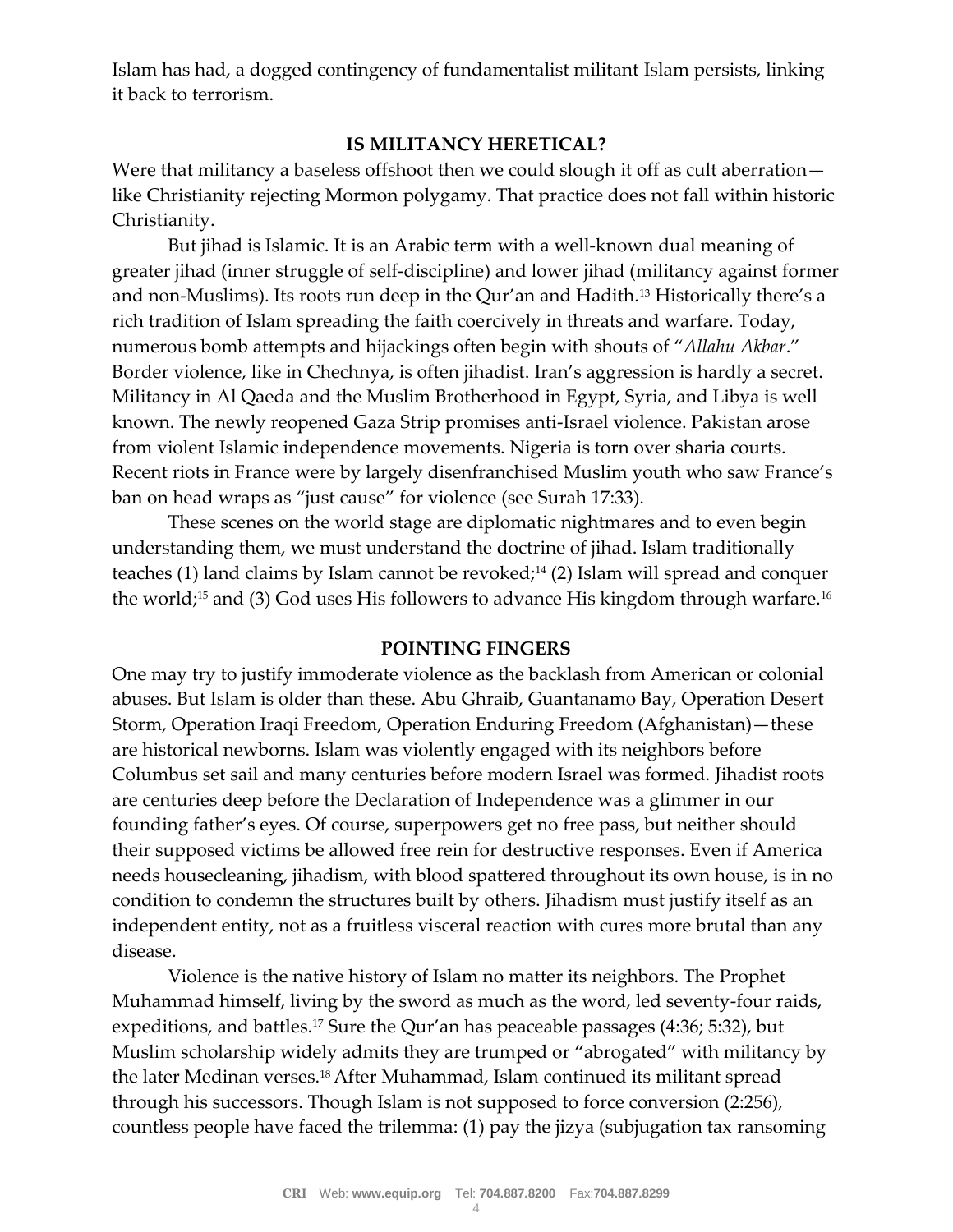one's life), (2) convert to Islam, or (3) die. Moreover, I know of no widespread reformation where Islam outgrew its old warring ways. Whenever a peaceable Muslim seedling sprouts, roots movements, like weeds, sprout up to choke back its growth.

So we see that militancy is a common ingredient in historic Islam. There may be a strand of nonviolent, moderate Islam but there is good reason to doubt its claim over all Muslims given Islam's bloody text and traditions. Islam needs real reformation if the world is going to take seriously its claims of peace and moderation.

**John Ferrer** has earned degrees in religion (B.A.), apologetics (M.Div.), and philosophy of religion (Th.M.), and is working on his Ph.D. He teaches at Pantego Christian Academy, Texas Wesleyan University, and Tarrant County College.

#### **NOTES**

- 1 Noreen S. Amed-Ullah, Sam Roe, and Laurie Cohen, "A Rare Look at Secret Brotherhood in America," *Chicago Tribune* (online), 19 September 2004. Accessed 22 October 2011 at: http://www.chicagotribune.com/news/watchdog/chi-0409190261sep19,0,3008717.story.
- 2 CAIR has become known, of late, as a front organization for Hamas, according to testimony from FBI Agent Lara Burns in a juried trial on anti-Israeli terrorism (Jason Trahan, "FBI: CAIR is a Front group, and Holy Land Foundation Tapped Hamas Clerics for Fundraisers,'" *Dallas Morning News* (online), October 2008; http://crimeblog.dallasnews.com/archives/2008/10/fbi-cair-is-a-front-group-and.html, (Accessed October 29, 2011). For more discussion of CAIR as a front organization for Hamas and its unwillingness to call Hamas and Hezbollah "terrorist organizations" see the website www.anticairnet.org.
- 3 Dr. Wafa Sultan suggests Islam is fundamentally Arabic in its culture and language; yet ninety-five percent of Islamic teaching remains untranslated in the Arabic (Dr. Wafa Sultan and Dr. Daniel Pipes, "Moderate Islam: Western Ally or Western Myth?" [debate], December 1, 2009, FORA.tv.; http://fora.tv/2009/12/01Moderate\_Islam\_ Western\_Myth [accessed December 20, 2010]). She estimates eighty percent of world Muslims are non-Arabic in descent, language, and location and so have only a compromised sense of Islam (ibid.). It's well known that many Muslims do not read or speak Arabic. That language barrier enables theological compromise. "Arabic unified the Muslim countries as it spread to every land that embraced Islam.…Muslim societies that are ignorant of Arabic are in general less knowledgeable about Islam…[and] more prone to stray from the straight path." (Fatima Barkatullah, "Arabic: The Key to Understanding the Qur'an," Islamic Network [UK], n.d.; http://www.islaam.net/main/display.php?id=503&category=2 [accessed December 20, 2010]).
- 4 Tarek Fatah, "From an Ex-Muslim True Islamophobia," *National Post,* March 12, 2010, http://network.nationalpost.com/NP/blogs/ fullcomment/archive/2010/03/12/tarek-fatahfroman-exmuslim-true-islamophobia.aspx (accessed December 20, 2010).
- 5 Abid Ullah Jan, "Why the Terrorist Plots Are False," Media Monitors, August 13, 2006; http://usa.mediamonitors.net/content/view/full/34172 (accessed December 1, 2010).
- 6 Ibid.
- 7 Ibid. Jan's words *might* be read in a moderate way, except his overall tone is blatantly inflammatory. Moreover, this tactic of qualifying people and civilians with "innocent" (as opposed to guilty people or civilians) has been exposed already with CAIR. CAIR coordinated a fatwa stating, "Islam strictly condemns religious extremism and the use of violence against innocent lives. There is no justification in Islam for extremism or terrorism. Targeting civilians' life and property through suicide bombings or any other method of attack is haram or forbidden – and those who commit these barbaric acts are criminals, not martyrs." (CAIR, "25 Facts about CAIR," CAIR.com;